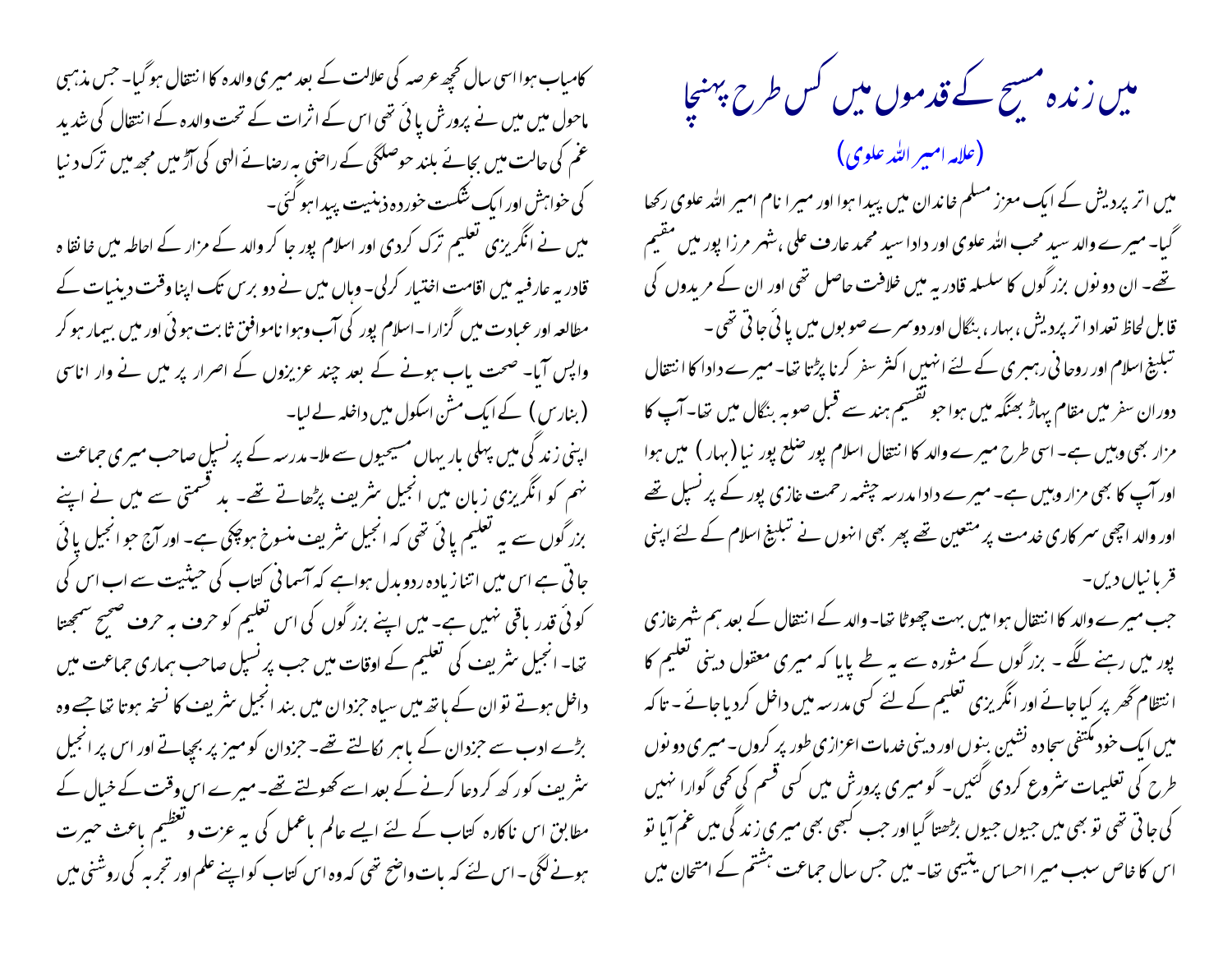ہوا۔ ان کی حالت دن یہ دن گر تی ہی گئی۔ بیہونٹی کی حالت میں وہ کبھی کبھی بڑ بڑایا کر ٹی تھیں۔حس رات ہمیں یقین تھا کہ اب وہ اپنے چند آخری *تھفنے گز*ار <sub>ت</sub>ی بیں میں ان کے بستر کے قریب دل شکستہ بیٹھا ہوا تھا۔ نصف رات کے قریب انہوں نے آنکھیں تحصولیں اور مجھ سے کہا " دعا کیجئے " اس درخواست کو میں ان کی عام بڑ بڑاہٹ خیال کرتے ہوئے خاموش تھا۔ پھر بھی قرآن سٹریف سے حصرت آدم کی دعامیں نے پڑھی۔ انہوں نے پھر کھا" انجیل سٹریف کی دعا پڑھیئے" میں اس وقت انجیل سٹریف کی دعا جے دعائے ریا ٹی کھتے ہیں نہیں جا نتا تھا۔ میں خاموش رہ گیا۔ دوسمرے روز سے ان کی حالت بہتر ہوئگے لگی اور بتدریج انہوں نے کامل صحت پالی۔ بعد میں انہوں نے مجھے بتایا کہ جس رات انہوں نے دعا کی درخواست کی تھی ۔اپنی بیہوشی کے عالم میں انہوں نے دیکھا کہ ایک بزرگ ان کے قریب آئے اور ان سے کہا " تم نہیں مرو کی ۔ دعا کرو " اس وقت ان کے ذہن میں یہ واضح خیال تھا کہ وہ کوئی مسیحی بزرگ تھے اس بشارت کے بعد ہی وہ ہوش میں آگئی تھیں۔

اہلیہ کے علاج کے سلسلہ میں میری ملاقات بھی مسیحی عالموں سے ہوئی۔ مش اسکول میں پڑھنے کے زمانے کے تجربات نے مزید معلومات کے لئے دلچیپی بڑھادی- مقامی یادری صاحب سے اکثر ملتا اور مذہبی تبادلہ خیال کرتا تھا۔ انجیل سٹریف کا میں نے پھر سے بڑے ادب کے ساتھ مطالعہ کیا - اور " از سمر پو پیدا ہونے " ،" پاک روح بخشے جانے " جیسے مسائل پر میں نے یادری صاحب سے وصاحت چاہی۔مجھے یہ معلوم کرکے بڑی خوشی ہوئی کہ جس نفس کو میں اپن ذاتی کوششوں سے فتح کرنے میں ناکام ہوجکا تھا اس پر "آسمانی باپ" یاک روح کے وسیلے سے قوت بخش کر فتح دلاتا ہے - اور جناب مسیح پر

مکاشفہ الٰہی کے درجہ کی پا کر ہی اس پر ایمان رکھتے اور اس کی تعظیم کرتے تھے۔ میرے ذہن میں یہ سوال بڑی اہمیت اختیار کرنے لگا کہ انجیل سٹریف کے بارے میں جو باتیں میں اپنے بزر گوں سے سیکھی تھیں وہ کس حد تک صحیح تھیں ؟اسی زمانے میں مدرسہ سے متعلق دوسرے مسیحیوں ک پر خلوص زند کی سے بھی متاثر ہوا۔ گواس مسیحی تعلیمات سے میری دلچسپی ایک بہت معمولی سطح پر تھی۔لیکن میں اس نتیجہ پر صرور پہنچا کہ میرے بزر گوں نے انجیل سٹر یف کے مارے میں حورائے قائم کی تھی وہ محض علط فہمیوں پر مېنې تھی۔

میں ۱۹۲۸ء میں پھر خانقاہ قادر ہہ عارفیہ میں واپس گیا اور وباں اہل تصوف کے طریقوں کے مطابق عماد تیں کرتا رہا۔ اس کے تیسرے برس میں دادا جان کے بزرگ خلیفہ کی تحریک پر سجادہ نشین مقرر کیا گیا۔مطالعہ کی کنثرت کے باعث اب میں باسمجھ ہو گیا تھا۔ تبلیغ اسلام اسلامی اور روحا فی تعلیم دینے میں کافی ترقی کرلی تھی ۔ لوگ مجھے ایک خاص روحا فی بزرگ خیال کرتے تھے۔ لیکن جس حد تک ایک سثر یف خاندان میں پرور دہ شخص کا نفس اس کے قبصے میں ہو تا ہے بس اسی حد تک میرا نفس میرے قبصے میں تھا۔ اپنے جسم میں بسنے والی بدی کی قویوں پر میں نے کوئی خاص فتح نہیں یائی تھی۔ جب بھی کسجی میں نے روحا فی بزر گوں سے اس معاملہ میں مشورہ کیا تو سوائے روزہ اور ریاصنت کے مجھے اور کوئی خوشخبری نہیں ملی۔

میری شادی مرزا پور میں میری ایک عزیزہ سے ہوئی۔میری بیوی نے ان مسیحی خواتین سے حوان سے ملنے کے لئے آتی تھیں مسیحیت کے بارے میں تحجیے سیکھا تھا۔مسیحی دعاؤں میں انکی کافی دلچسپی تھی۔ شادی کے تھوڑے عرصہ بعد وہ بہت بیمار ہو گئیں۔ مقامی مسلم ڈاکٹروں کے علاج سے جب کو ئی فائدہ نہیں ہوا تومش کے دواخا نہ کا علاج سٹروع